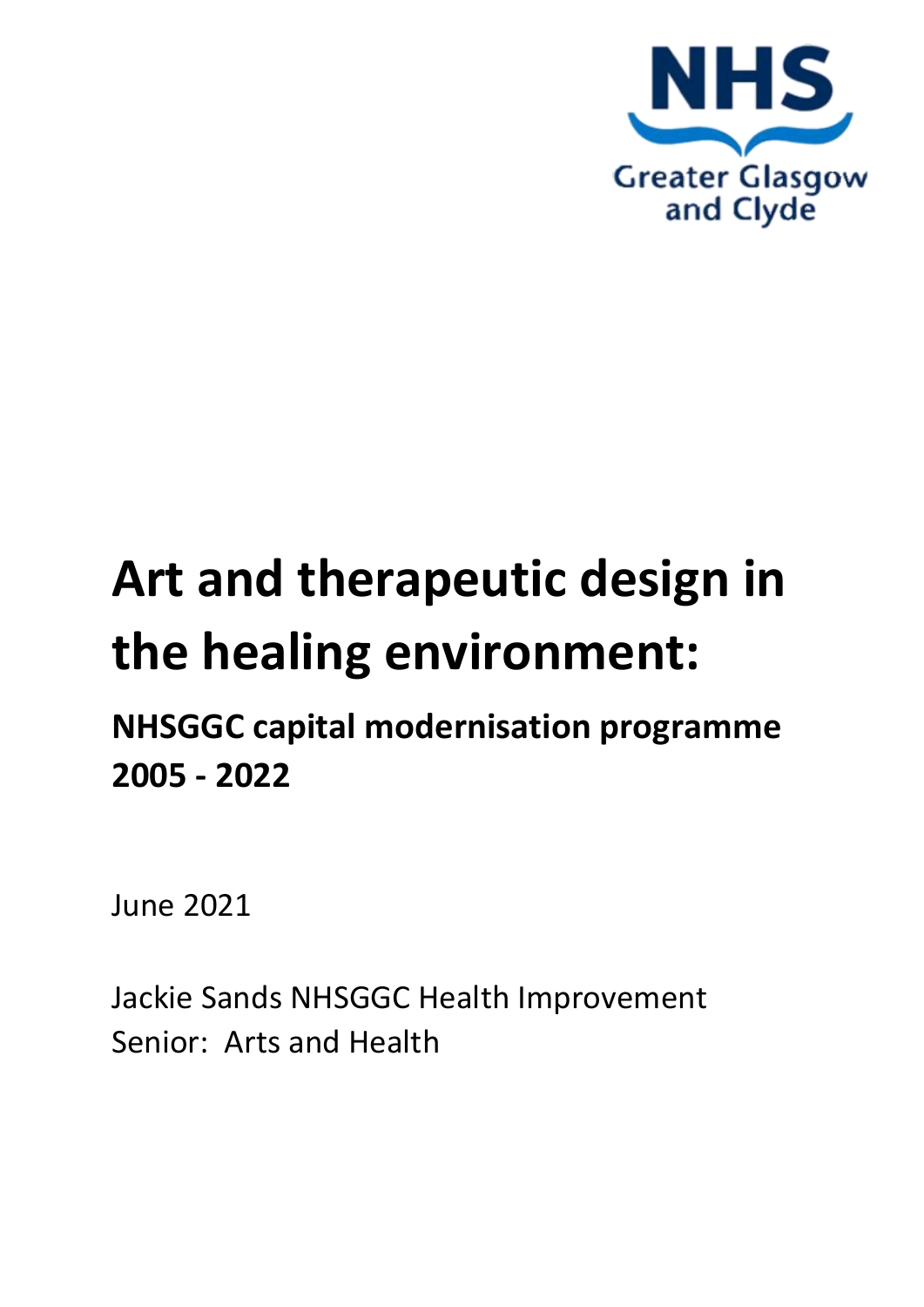Paper prepared by NHSGGC HI Senior Arts and Health, Jackie Sands June 2021 to inform the work of AHRC early career researcher Ruth Olden.

<https://gtr.ukri.org/projects?ref=AH%2FS004459%2F1>

#### **ART AND THERAPEUTIC DESIGN IN THE HEALING ENVIRONMENT: CAPITAL MODERNISATION PROGRAMME 2005 - 2022**

The aim of the programme is to support the planned modernisation of services and improve health through innovative and cost-effective approaches to person-centred care by providing leadership to enable delivery of art and therapeutic design strategies into new capital builds, green spaces, refurbishments and the coordination of year-round programmes of exhibitions, public art interventions and performing arts events into Acute Hospitals, Community Health and Care Centres and specialist service internal and external public spaces and partner owned adjoining areas.

The programme is led and managed by a strategic arts and health Improvement Senior; a designer artist, arts and education professional reporting to the NHSGGC Head of Public Health Improvement.

The programme promotes 'the art, architecture, greenspace and therapeutic place making dialogue' and the ongoing animation of NHSGGC public spaces. The programme provides professional services: brief writing and contracting, fundraising, partnership development and the procurement of professional services and products; including networking and building of relationships with National and regional partners, local stakeholders, NHSGGC capital planning, local health providers, planning groups and arts professionals to influence and oversee the creative direction, development and delivery of integrated art and environmental strategies, design enhancement schemes and commissioning of bespoke art works.

#### **ART AND THERAPEUTIC DESIGN IN THE HEALING ENVIRONMENT: CAPITAL MODERNISATION PROGRAMME**

#### **Programme Examples 2005 – 2009**

**The New Victoria and Stobhill Ambulatory Care and Diagnostic Hospitals.** Strategies developed with local Hospital Arts working groups in dialogue with commissioned curators, architects and artists.

Funded by: Core Capital Programme, Creative Scotland Artist Work in Public Places, NHSGGC Endowments, NHSGGC Staff Lottery, WRVS and Glasgow Faith Groups

**The New Stobhill Ambulatory Care and Diagnostic Hospital:** *A Grove of Larch* including *waiting room in the park* partnership initiative opening up access the local Springburn Park.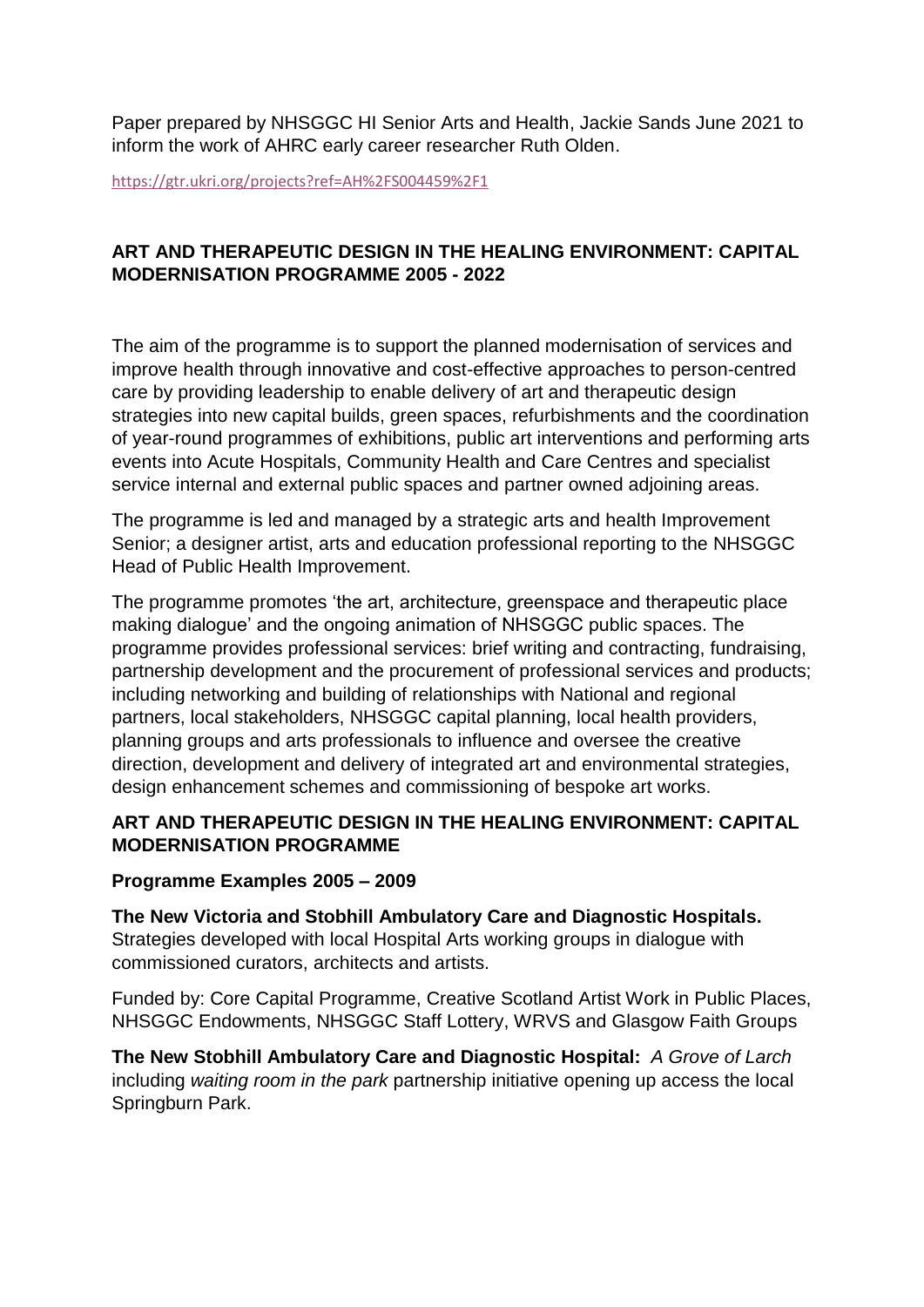Lead Artist Poet Thomas C Clark working with Reiach and Hall Architects and team of artists. Alec Finlay, Donald Urquhart, Olwen Shone, Andreus Karl Schulze, Ken Dingwall,

The project 'waiting room in the park' (user group vernacular title) opened up a new park entrance creating opportunity for patients, staff and visitors to enter the park through a beautifully positioned Moon Gate. Boulders engraved with poetry, bird boxes and benches draw people further, encouraging use of green space, walking and waiting in a natural environment.

Artist: Alec Finlay working in response to the Stobhill Hospital core art programme.

#### [NHSGGC : New Stobhill Hospital](https://www.nhsggc.org.uk/your-health/public-health/health-improvement/arts-and-health/14-health-by-design-acute-hospitals-and-community-health-care/141-hospitals/new-stobhill-hospital/)

#### **The New Victoria Ambulatory Care and Diagnostic Hospital.** Hospital in the Park

Art Curator Juliet Dean PACE, HLM Architects and commissioned artists Ally Wallace, Jackie Parry, Hanneline Visness, Calum Stirling & Ronnie Heeps

Art Installation Coordinator - Stobhill and New Victoria Hospital Art strategies Freelance Project Manager, Chris Fremantle

#### [NHSGGC : New Victoria Hospital](https://www.nhsggc.org.uk/your-health/public-health/health-improvement/arts-and-health/14-health-by-design-acute-hospitals-and-community-health-care/141-hospitals/new-victoria-hospital/)

#### **Programme Examples 2010 - 2011**

**New Stobhill Ward Block** Concept: The Grace of the Birch – Art Nature and Healing Strategy A Choice of Art - a new art collection: 112 visual art works from established and emerging artists from Scotland's Art Schools set out to be both healing and motivating encouraging all age stroke rehabilitation and older patients, relatives and staff to discuss and select works for their rooms and walk around the works lining the ward block corridors as part of improving rehabilitation.

Art Curator: Dr Lindsay Blair

The Grace of the Birch Art Group: Dr Lindsay Blair, Jackie Sands, NHSGGC Arts and Health Senior, Any Law Architect, Helen Robertson, Lead Nurse

Funded as part of the Capital Project, Technip, the Flora Jane Batey Fund with Publication support Creative Scotland and generosity of all the artists who donated work for an honorarium

Publication: The Grace of the Birch: Art Nature Healing Collection for the New Stobhill Ward Block, Glasgow 2011

#### **Programme Examples 2008 - 2010**

**New Neo Natal Unit Care and Maternity Unit** A programme of commissions in public areas commencing with the maternity hospital front entrance, into waiting areas and the establishment of a gallery space with Glasgow Open Museum Service. Supported by: Glasgow Children's Hospital Charity, Women and Children's Endowment Fund, Glasgow Open Museum Service

"Spinning Gold" is an innovative programme for art integrated into the Maternity unit and new Neonatal extension of the Southern General Hospital Glasgow. Lead Artist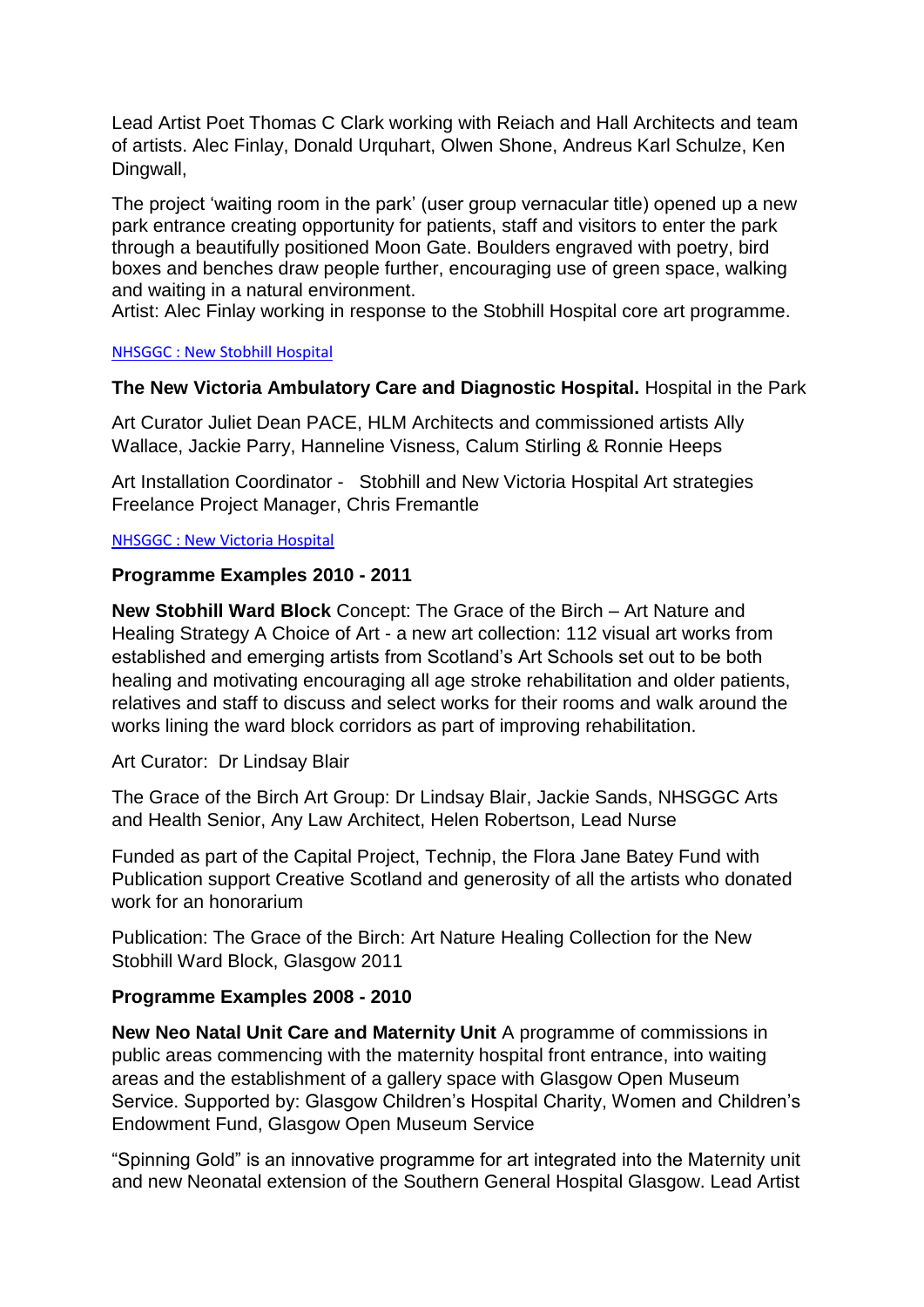partnership Koan3 identified the first phase of opportunities for contemporary artists to contribute to the creating of the therapeutic environment within the building which was designed to improve the overall experience for patients, visitors and staff. The range of commissions was open to artists working in a variety media within the public realm. The initiative signaled an ongoing commitment by NHS Greater Glasgow and Clyde to integrating art and creativity within the design of health care environments.

Lead Artists Koan 3 working into existing building plans supported by a working group and reference sessions with key stakeholders.

New Neo Natal and Maternity Unit Lead Artists: Koan 3, Hypostyle Architects, Artists Linda Schwab, Tony Stallard, Nicola Gear, and Glasgow Open Museums

#### **2008- 2010 West Centre Child and Family Therapy Centre**, **Drumchapel**

Integrated art and architecture approach. Lead Artist Linda Mallet and ABC Architects. Artists: Tim Taylor, Tassy Thompson, Graven Images. Core funded with additional support from Glasgow Children's Hospital Charity.

[https://www.nhsggc.org.uk/your-health/public-health/health-improvement/arts-and](https://www.nhsggc.org.uk/your-health/public-health/health-improvement/arts-and-health/14-health-by-design-acute-hospitals-and-community-health-care/142-community-health-centres/1422-the-west-centre/)[health/14-health-by-design-acute-hospitals-and-community-health-care/142](https://www.nhsggc.org.uk/your-health/public-health/health-improvement/arts-and-health/14-health-by-design-acute-hospitals-and-community-health-care/142-community-health-centres/1422-the-west-centre/) [community-health-centres/1422-the-west-centre/](https://www.nhsggc.org.uk/your-health/public-health/health-improvement/arts-and-health/14-health-by-design-acute-hospitals-and-community-health-care/142-community-health-centres/1422-the-west-centre/)

The West Centre integral art and architecture programme was introduced into the final design process, and developed in collaboration between a Lead Artist, Architect and an arts support team drawn from Centre staff. The aim was for a sense of place and uniqueness, with a light touch, but rewarding repeated visits with layered meanings and discoveries: more elements to search out and find familiar details to return to. The artworks tread a delicate path with care and respect, aiming to reconcile a high standard of professionalism with the often-conflicting demands of different ages and abilities of children and adults. The outcomes offer a sense of childlike wonder and engagement without being patronising or childish. The West Centre was awarded the Glasgow Institute of Architects Design Award (Healthcare), and was also short-listed for the prestigious Royal Incorporation of Architects in Scotland - Doolan Award.

<http://www.andersonbellchristie.com/project/the-west-centre>

**2008 -2010 Barrhead Health Centre** Art works for entrance, waiting areas and corridor areas- Core programme funding , Local Authority, Glasgow International

Art Curator & Project Management Patricia Fleming Studios. Avanti Architects Artists: Suzie Hunter, Iain Kettles, David Zerah, Anna Shearer. Supported by local Primary schools, LA, Glasgow International (GI)

[https://www.nhsggc.org.uk/your-health/public-health/health-improvement/arts-and](https://www.nhsggc.org.uk/your-health/public-health/health-improvement/arts-and-health/14-health-by-design-acute-hospitals-and-community-health-care/142-community-health-centres/1421-barrhead/)[health/14-health-by-design-acute-hospitals-and-community-health-care/142](https://www.nhsggc.org.uk/your-health/public-health/health-improvement/arts-and-health/14-health-by-design-acute-hospitals-and-community-health-care/142-community-health-centres/1421-barrhead/) [community-health-centres/1421-barrhead/](https://www.nhsggc.org.uk/your-health/public-health/health-improvement/arts-and-health/14-health-by-design-acute-hospitals-and-community-health-care/142-community-health-centres/1421-barrhead/)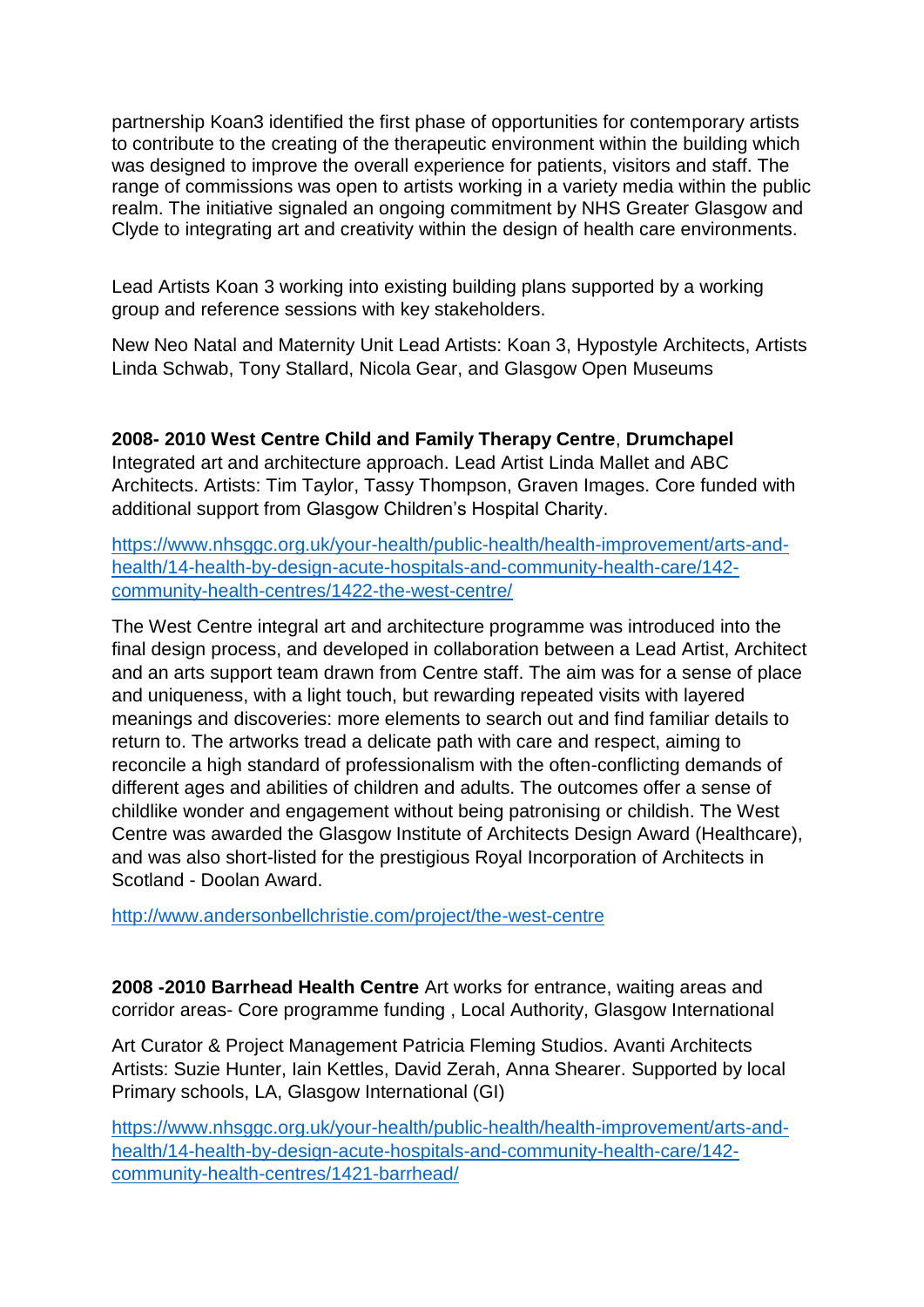**2008 – 2010 New Vale of Leven Health Centre** Art works integrated into public areas, privacy screens and the bespoke designing of new surface pattern for clinical consultation room curtains as part of the NHSGGC procurement process. Funding: Core Programme - local Trusts and Foundations. Curation and project management Wide Open. Artists Donald Urquhart, Jepherson Robb

[https://www.nhsggc.org.uk/your-health/public-health/health-improvement/arts-and](https://www.nhsggc.org.uk/your-health/public-health/health-improvement/arts-and-health/14-health-by-design-acute-hospitals-and-community-health-care/142-community-health-centres/1425-the-vale-centre-for-health-and-care-vhcc/)[health/14-health-by-design-acute-hospitals-and-community-health-care/142](https://www.nhsggc.org.uk/your-health/public-health/health-improvement/arts-and-health/14-health-by-design-acute-hospitals-and-community-health-care/142-community-health-centres/1425-the-vale-centre-for-health-and-care-vhcc/) [community-health-centres/1425-the-vale-centre-for-health-and-care-vhcc/](https://www.nhsggc.org.uk/your-health/public-health/health-improvement/arts-and-health/14-health-by-design-acute-hospitals-and-community-health-care/142-community-health-centres/1425-the-vale-centre-for-health-and-care-vhcc/)

#### **2008 -2010 Renfrew Health Centre: Aware of Time Art Poetry Healing.**

A strategy supported by Creative Scotland Scottish Natural Heritage, Reid Kerr college students and local primary schools to make works for the entrance, public areas and social work

Art Curator: Dr Lindsay Blair. Architect Holmes Partnership Artists: Artists Toby Patterson, Anne Ferguson, In the Fields, Poet Douglas Dunn,

Publication: Aware of Time Art Poetry Healing Renfrew Health Social Work Centre

[Renfrew Health and Social Work Centre](https://www.ads.org.uk/tag/renfrew-health-and-social-work-centre/) – A&DS

**2009 – 2015 New South Glasgow Hospitals: Queen Elizabeth University Hospital and Royal Hospital for Children Working Well: People and Spaces**- a Therapeutic Design and Arts Strategy An evidenced based strategy supporting way finding, dignity and personalisation. Funding was core, part an Employer's Requirement with Design Enhancements achieved through close working with Glasgow Children's Hospital Charity, NHS Endowments, and Glasgow Life: Glasgow Arts, Hunterian Museum, Scottish Natural Heritage, Glasgow Science centre

Art Producer: Gingko – Lead Concept Artists Concept Donald Urquhart and Will Levy Marshal

QEUH campus The Queen Elizabeth University Hospital campus is the largest capital healthcare project in the UK and forms the keystone within NHSGGC's Modernisation Strategy. The hospitals provide new state of the art healthcare facilities and high quality designed environments for a significant proportion of the population of Glasgow, and in some fields, for Scotland. The project brings together Children's and Adult Acute services with existing Maternity, Neo-natal and Neurosciences services on one campus. It has the biggest critical care complex and one of the biggest Emergency Departments in Scotland providing a new 14-floor adult hospital with 1,109 beds. The new children's hospital, with a separate identity and entrance, adjoins the adult hospital, with 256 beds over 5 floors. Ginkgo Projects were contracted to develop and deliver the Arts Strategy for QEUH, which has at its heart an evidence-based programme to enhance the patient experience and journey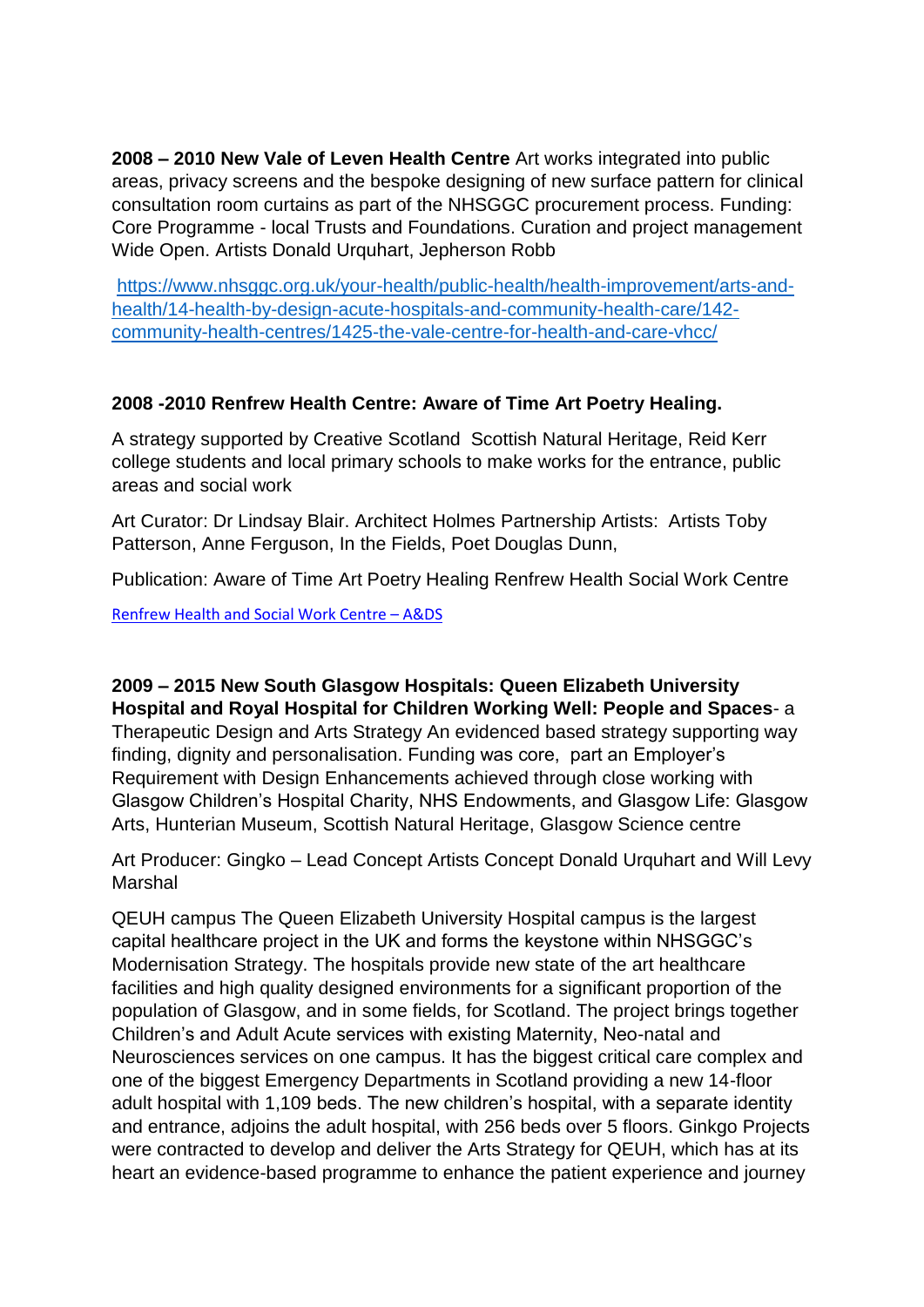through works of art and design that connect patients, staff and visitors to the hospital's social, cultural and environmental context. Seven core projects were commissioned resulting in over 600 individual works of art. The approach has been to integrate work that provides as much impact as possible within key navigation points, waiting and treatment areas.

[https://www.nhsggc.org.uk/your-health/public-health/health-improvement/arts-and](https://www.nhsggc.org.uk/your-health/public-health/health-improvement/arts-and-health/14-health-by-design-acute-hospitals-and-community-health-care/141-hospitals/qeuh-full-content/)[health/14-health-by-design-acute-hospitals-and-community-health-care/141](https://www.nhsggc.org.uk/your-health/public-health/health-improvement/arts-and-health/14-health-by-design-acute-hospitals-and-community-health-care/141-hospitals/qeuh-full-content/) [hospitals/qeuh-full-content/](https://www.nhsggc.org.uk/your-health/public-health/health-improvement/arts-and-health/14-health-by-design-acute-hospitals-and-community-health-care/141-hospitals/qeuh-full-content/)

# **Other Projects include developments with Hub West of Scotland 2012 – 2018**

# **2012 – 2013 Possil Park**

**2013 – 2015** S**hields Health Centre** Artist Alexander Hamilton was subcontracted by Architects Anderson Bell and Christie, Hamilton worked with local community groups to develop designs for external privacy screens. Project included development of a brief for a therapeutic garden project with south sector HI Team. Funding: City Healthcare Partnership, South Sector Health Improvement Team

<http://www.andersonbellchristie.com/project/>

<http://www.andersonbellchristie.com/project/the-shields-centre>

**2013 -2016 New Eastwood Health Centre** "NATURE, HEALTH AND HEALING - BRINGING THE OUTSIDE IN" Development of a Woodland Theme Arts coordination: Local Authority Art officer, HI Arts and Health Senior. Funding: City Healthcare Partnership, South Sector Health Improvement Team, Local Authority, Green Exercise Partnership. New Eastwood Health Centre, East Renfrewshire

Collaborative Team Concept: a Woodland Theme led and project managed by NHS HI Arts Senior with Local Authority Art officer. Gareth Hoskins Architects, Landscape Art project developed by Artist Donald Urquhart and Poet Gerry Loose, Textiles Deirdre Nelson, Staff photography project led by Local Authority Art Service, Internal Art curator Moe Rocks Moore

Funding: City Healthcare Partnership, Green Exercise Partnership, Hub core programme for enabling –handover May 2016

See guide to artworks

#### **2013 - 2016 New Maryhill Health Centres Waken into Falling Light.**

Funding: City Healthcare Partnership, North Sector Health Improvement Team, Green Exercise partnership, Creative Scotland Curator: Dr Lindsay Blair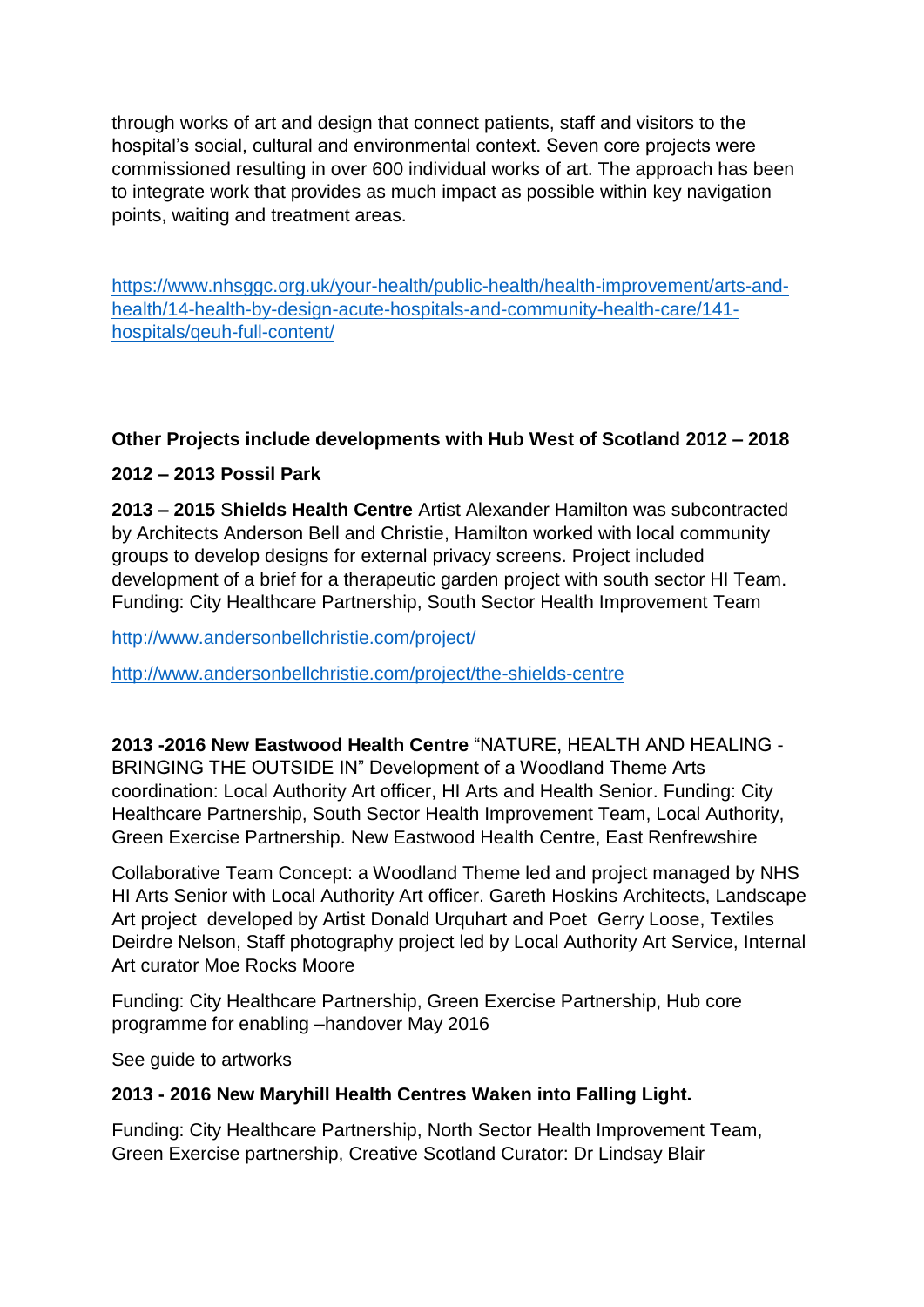See guide to artworks

#### **2013 -2018 New Gorbals Health Centre**

Curator and Project coordination: Wave Particle, Architects JM

Funding: City Healthcare Partnership: South Sector Health Improvement Team & inkind partnerships brokered by Wave Particle and local Health improvement Team

**2013 - 2018 New Woodside Health Centre "..**here, where the new Glasgow started – an old grey city going blonde" (Donny O'Rourke)

Curator, Writer & Researcher: Dr Lindsay Blair, Architects, Page and Park

Funding: City Healthcare Partnership, North Sector Health Improvement Team, Green Exercise partnership core programme for enabling, with small additional funding pots source by the curator and Art and Environment strategy group.

Project worked to open up major neighbouring green space with external partners including Scottish Canals

See guide to artworks

#### **2014-2016**

**New Inverclyde in Patent Care Unit Orchard Grove:** A Dementia Friendly patient activity and environmental design strategy Concept: Hearts, Hands and Minds Funding: Core programme, Inverclyde Mental Health Service, Creative Scotland additional funding sourced by the curator and Art and Environment strategy group

Strategy Curator: Jane McArthur, Wide Open. Project Manager (delivery) David McDonald. Funding: Core programme, Mental Health Service, additional funding pots source by the curator and local art and environment strategy group, Creative **Scotland** 

**Programme Examples 2016 -2022 New Greenock Health and Care Centre:** Strategy -*Lochs Rivers Sea*

**Timeline** 2016 – May 2021

**Funding** Inverclyde Endowments £95,000

Additional funding Creative Scotland £15k for Community Engagement Project *Found Fragmented and Forgotten*

**Contracted Capacity:** Freelance Lead Artist / Curator /Planner Stephen Hurrel– with additional commissioned artists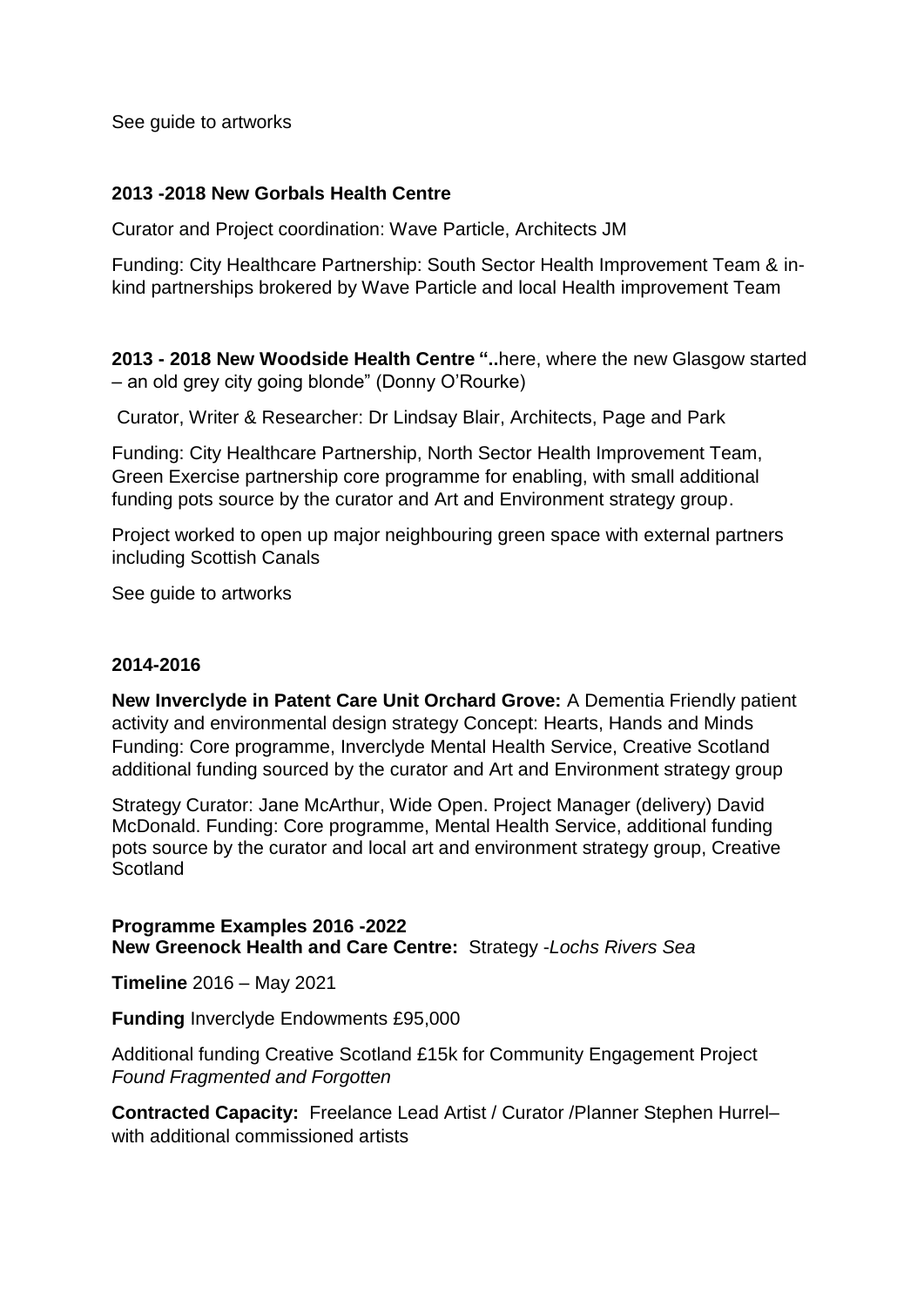A Community Planning approach where support was given to local artists, crafts and trades through procurement of services.

# **New Clydebank Health and Care Centre - Strategy** - *Our Stories*

An art, architecture and greenspace strategy for the new Clydebank Health and Care **Centre** 

*Link to strategy document*

#### [our-stories-arts-strategy-v-3.pdf \(wdhscp.org.uk\)](http://www.wdhscp.org.uk/media/1881/our-stories-arts-strategy-v-3.pdf)

**Timeline** 2015 – Jan 2022

**Funding:** Endowments £95k with additional fundraising achieved

£60k Green exercise Partnership,

£49k Creative Scotland - supporting *Makers and Menders: River to Recovery Artist Residencies 2021- 2022*

60k Arts and Humanities Research Council (AHRC) ends 2022

**Contracted Capacity**: Wide Open Ginkgo Public Art Development Agency – additional artists and designers plus AHRC funded early career researcher Cultural Geographer Ruth Olden who was also contracted to carry out early community engagement, her stories informing artist briefs

#### **North East Hub**

Steering group established – paper delivered outlining project stages

One Year Fixed Term Arts Strategy Planner post advertised internally

#### **Sky House Adolescent Mental Healy Unit – Scheme enhancement strategy**

£4,000 received to commission overarching illustrated enhancement strategy document.

NB This project is on hold due to Covid Restrictions

#### **Animating Public Spaces: Exhibitions, Live and Digital Performing Arts Events in Glasgow City and Clyde Hospitals**

Work delivered in 2020

• A Shout Out 'warm and immediate collection of new artworks for staff in the Relax and Recuperation Hubs,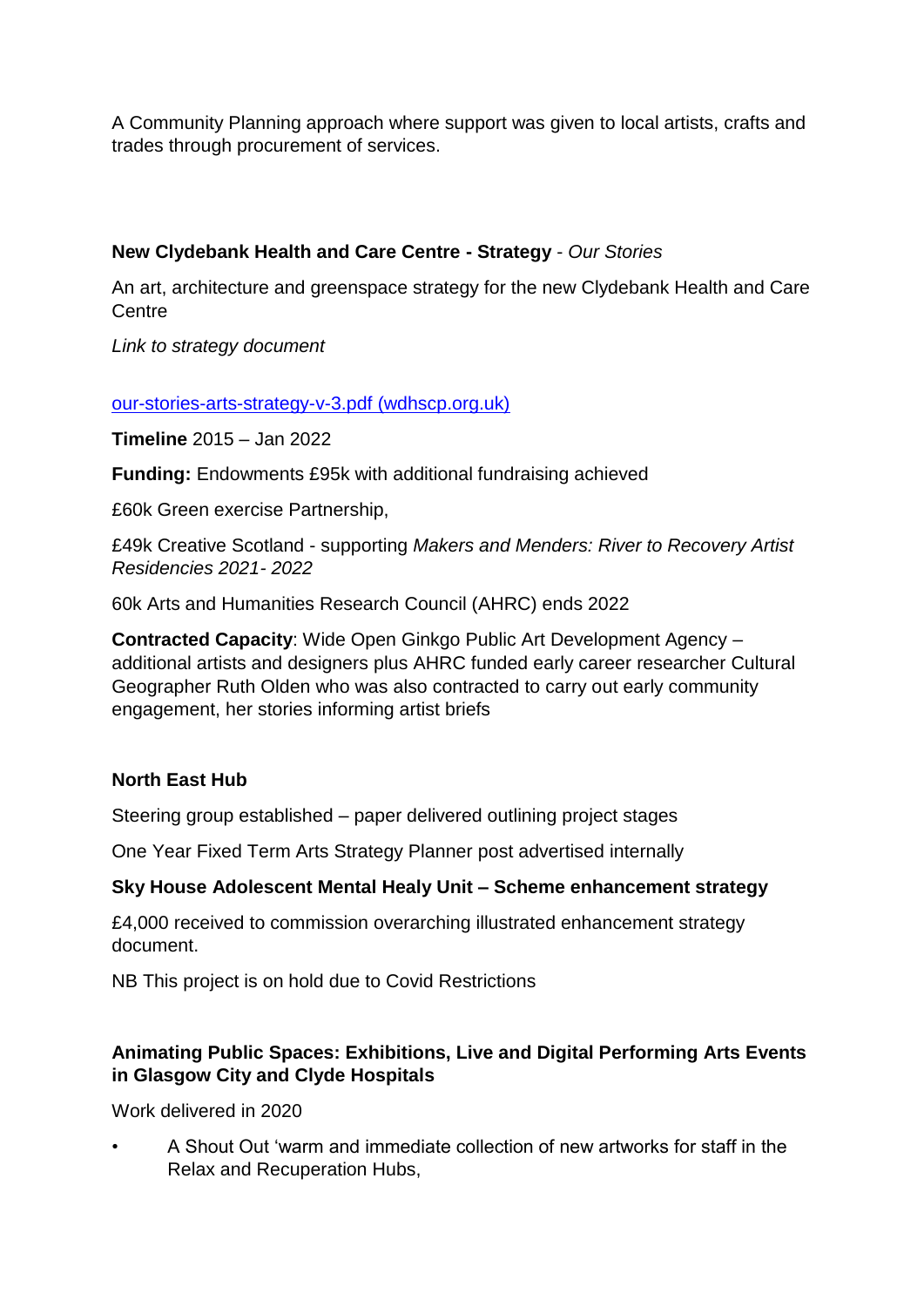- Approval of a QEUH two year exhibitions proposal
- Development of a Black Lives in medicine mural and exhibition proposal.
- Fundraising and proposal for an exhibition at Royal Alexandria Hospital

Pre-lock down 2018 - 2020 many exhibitions and performing art events were delivered at the QEUH and the new Victoria Hospitals. Publically available Pianos were installed by Glasgow Piano City at the New Victoria and Stobhill, QEUH and RA Hospitals. For more information see accompanying illustrated presentation and click link.

[https://www.nhsggc.org.uk/your-health/public-health/health-improvement/arts](https://www.nhsggc.org.uk/your-health/public-health/health-improvement/arts-and-health/11-whats-on/)[and-health/11-whats-on/#](https://www.nhsggc.org.uk/your-health/public-health/health-improvement/arts-and-health/11-whats-on/)

Partners: National Theatre of Scotland, Scottish Ballet, Glasgow Piano City, The Sculpture Placement Group, Glasgow School of Art, Royal Conservatoire Scotland Renfrewshire Leisure Arts, Art in Health care, University of Glasgow, Art in Hospital. University of West of Scotland.

Delivering into 'Welcome to QEUH' Planning Group and working directly with RAH/ Clyde, Stobhill and Victoria Facilities Managers.

#### **2018- 2022**

#### **Green Space Landscape enhancements: Influencing Integration of Public Art & scheme development:**

**Royal Alexandra Hospital** - Pond *and Beyond* & Halo

Support was given to Fundraising and project set up: NHS Endowments and Green Exercise Partnership

*Halo* Project Negotiation and support to Funding NHS Endowments £15K and Nature Scotland £15K

**Levendale Hospital: Design in the Dale integrated art and landscape** wayfinding and therapeutic place making scheme

**Time line** 2019- 2022

**Funding** Creative Scotland £15k Artist fee to commission a Lead Artist to and deliver a strategy

Additional funding from City HSCP, Paths for all and Green Exercise Partnership

Contrated Capacity: Artist Lindsay Perth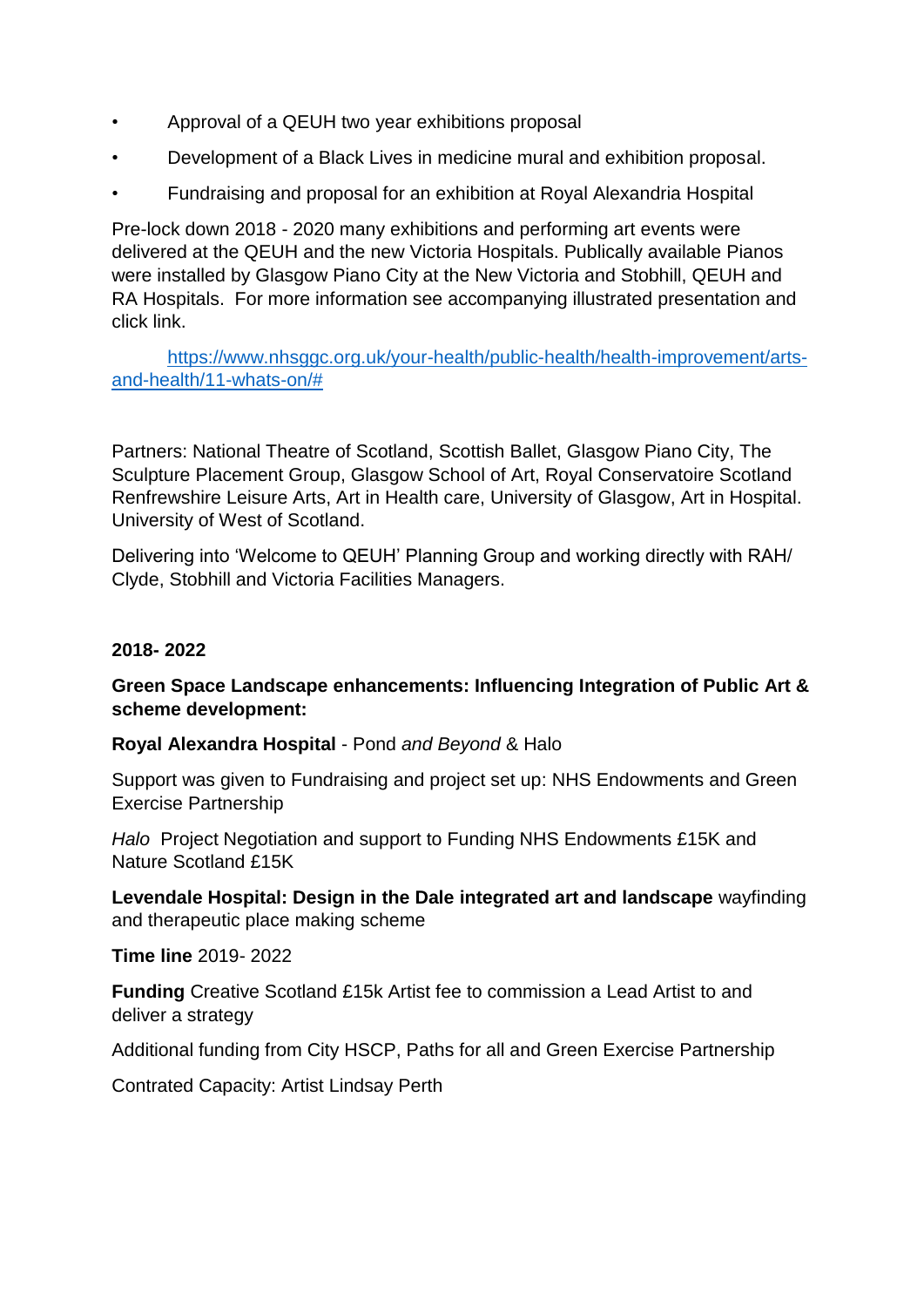#### **QEUH: Landscape Enhancement Scheme – integration of landmark public arts**

Time line tbc

Finding tbc

**Contracted capacity:** Will Cooper Freelance Art Curator

#### **Current Programme 2016 - 2022**

- 1. Animating Public Spaces: Exhibitions, Live and Digital Performing Arts Events in Glasgow City and Clyde Hospitals
- 2. Art and Therapeutic Design New Community Health and Care Centres:
- 3. Green Space Landscape enhancements: Influencing Integration of Public Art & scheme development: Participation in the Greenspace and Bio Diversity Working Group.
- 4. Capacity Building through teaching, presentations, PHD supervision and mentoring of Arts and Humanities Research Council early career researcher embedded in the New Clydebank H&SCP
- 5. Fundraising development of stakeholders: NHSGGC Endowments, Creative Scotland, The Green Exercise Partnership, Local Authorities, Cultural and Higher Education Partnerships, action research funding to support delivery of NHSGGC and HSCP Arts programmes.
- 6. Documentation and Communication: updating of Public Health Arts and Health website, PR and Arts Collection Documentation

#### **7. Sectorial Capacity Building**

- **8.** Supervision of PHD as part of Paisley Culture Arts and Social Care strategic Planning Group
- 9. Mentor Arts and Humanities Research Council early career researcher embedded in the New Clydebank project carrying out a retrospective review of the NHSGGC arts programme contribution to Therapeutic Placemaking. The expected outcome from this research will be a symposium launch of a Therapeutic Place making Handbook.

#### **Other Art programmes in NHGGC are:**

- Art in the Gart managed by Fiona Sinclair and
- Glasgow Children's Charity Art Programme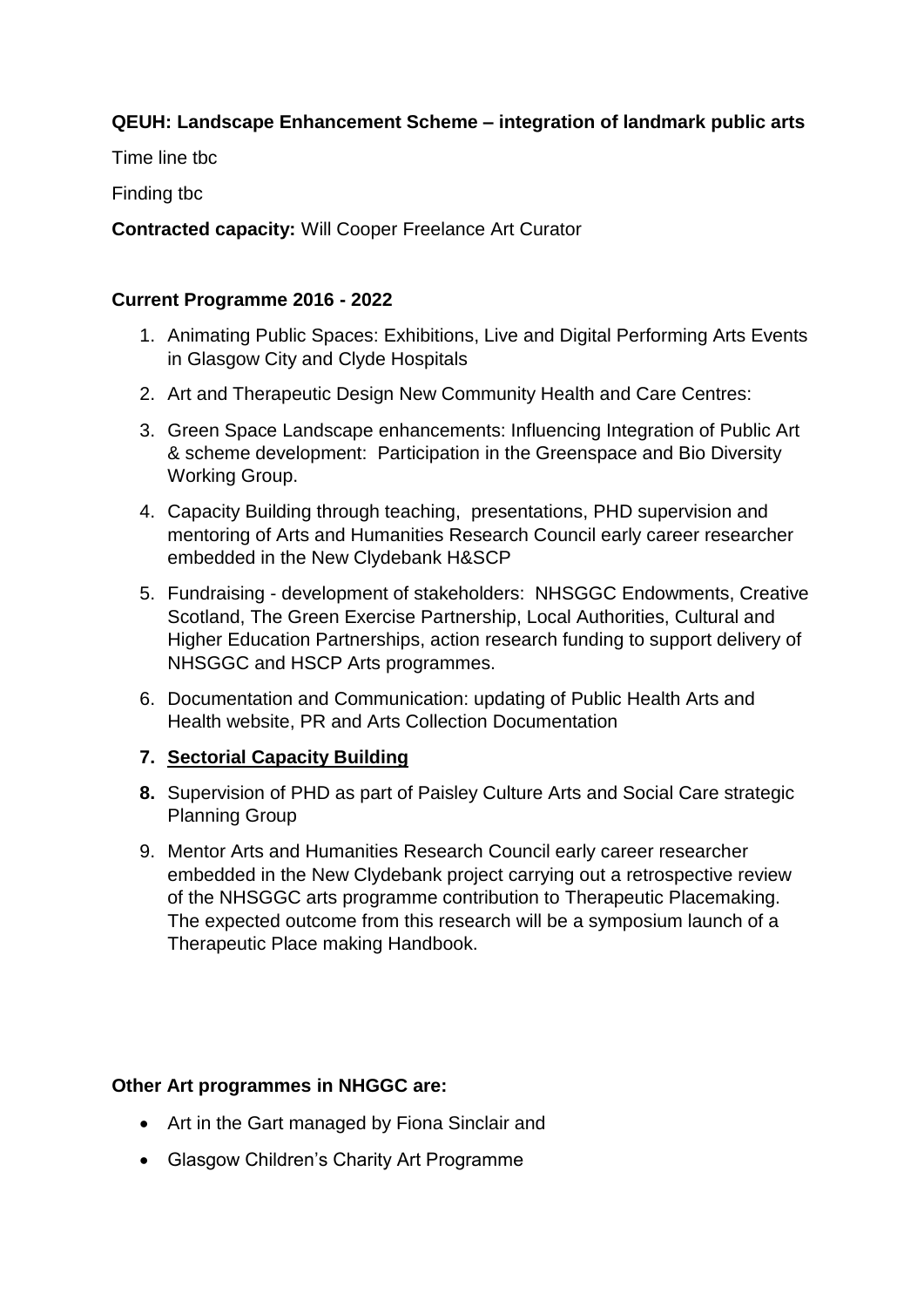Over the last 10 years, the availability and development of art programmes at the Royal Hospital for Children in Glasgow has expanded considerably thanks to three key partnerships:

• The partnership with Glasgow Children's Hospital Charity (GCHC) which has facilitated the majority of funding into arts projects since 2010.

• Partnership with Glasgow Life and NHSGGC. In particular the role of the Gallery of Modern Art in working with the Royal Hospital for Children to deliver common strategic objectives in regards to the UN Convention on the Rights of the Child and article 31.

• Partnership between the NHS Health Improvement team and the Royal Hospital for Children, in particular in relation to developing integrated art and therapeutic design for the new Royal Hospital for Children; art inspired public health campaigns and clarifying evidence within the RHC, and the wider NHS GGC, as to the importance of arts to health.

Hospital Environment Enhancements (2016) GCHC worked closely with staff and patients throughout the building phase of the new Royal Hospital for Children, which opened in 2015. These GCHC-funded projects have helped change clinical looking areas of the Hospital into bright fun spaces.

In 2016 a partnership was formed between GCHC and the Anouk Foundation to transform the waiting areas and treatment rooms of the Imaging and Diagnostics department, where there are no windows and the machinery is large and noisy. Over the course of 4 weeks the Anouk Foundation transformed the bare clinical walls of the department with therapeutic murals, creating a warm, soothing and welcoming space.

2017 Dangers of Second-hand Smoking on NHS grounds (2018) Working with the NHS Health Improvement Smoking Cessation team, an artist worked with patients at the RHC to develop and illustrate a campaign on the dangers of second hand smoke to children in the hospital grounds. The artwork produced by the patients was developed into a public health campaign

Key arts projects at the Royal Hospital for Children between 2010 – 2018 have involved music making and performance opportunities and a three year partnership with Glasgow Life Gallery of Modern Art.

This three-year partnership explored how both Hospital and Gallery could meet the rights of the child in terms of art, culture and play as embedded in article 31 of the United Nations Convention on the Rights of the Child24. Core Programmes:

• Creative Therapies on the Cardiac Ward, the Psychiatric Ward and in the Neurology and Undiagnosed Pain unit

One-to-one and group art therapy sessions are delivered by the team at Creative Therapies. The arts programme supports and promotes wellbeing for the most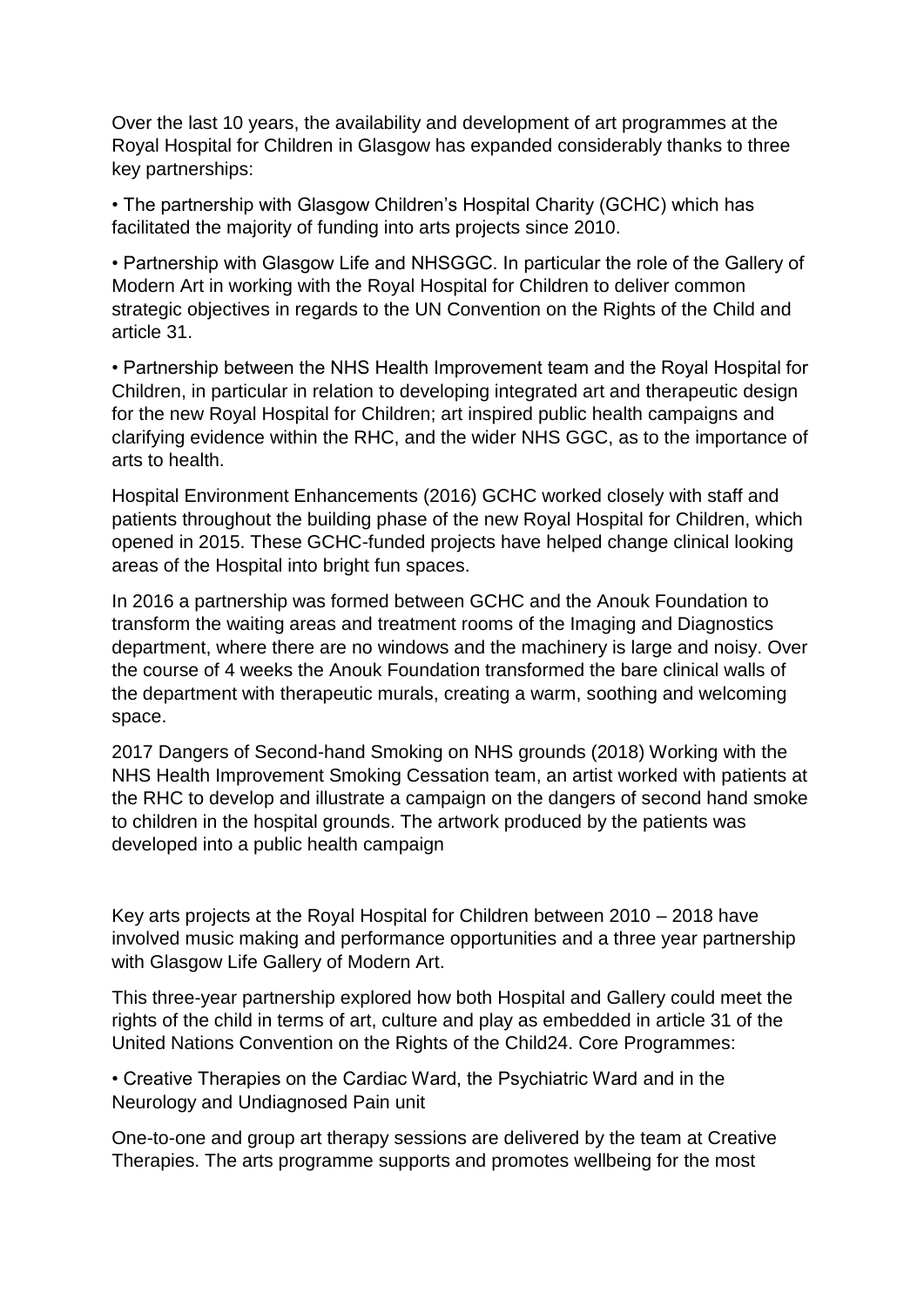vulnerable people in the Hospital community through the use of music, dance, drama and visual arts.

The key partnerships have meant that the arts provision previously being offered to children at the Hospital has expanded and become more consistent in its aims and frequency. Ideally RHC/ NHSGGC and Glasgow Children's Hospital Charity would look to secure a larger tranche of funding to enable a rolling three -year programme of participatory arts for all patients at the hospital, working alongside key delivery partners such as Glasgow Life and Creative Therapies. All the arts projects were evaluated by the hospital play service staff; the Creative Therapies services are evaluated by therapists; and the hospital environmental improvements were evaluated by GHCH's Hospital Programmes Manager. Ideally the Charity would like to evaluate future projects using independent social researchers so as to provide strong, impartial evaluation and evidence for funders and senior NHS managers about the benefits of these projects. This type of evaluation would also help us understand how arts provision can be better delivered.

Paragon Music & the Hospital Play Service (2010-2016) Three separate nine-month music-making projects were developed for young people in hospital. Paragon Music designed and facilitated the music workshops - both one-to-one and group workshops - for inpatients aged 12 years and older at the Hospital. They used both live instruments and music-making apps such as 'Garage Band' to help over 100 young people record, edit and compose original music.

#### **Glasgow Children's Charity Art Programme Examples**

Art Lift, artist Rachel Mimiec (2011)

Artlift was a culmination of a six-month art project between the Hospital and the Gallery of Modern Art in Glasgow (GoMA). GoMA's associate artist Rachel Mimiec worked with 19 inpatients aged 12 and over to produce original, changing artwork in the hospital lifts.

YoHoArt, artist Hans Clausen (2013 – 2014)

YoHoArt was a nine month project between the Hospital and GoMA. The artist, Hans Clausen, encouraged patients, staff and family members to create art works which came out of the environment that they all found themselves in. This often meant using objects found around the Hospital and the use of hospital materials such as rolls of plaster of Paris, pill trays, and rubber gloves amongst many others.

Heads Shoulders Knees and Toes, artist Sally Hackett (2014) The main aim of this four month project was reinventing the young people's perceptions of ceramics and turning it into something funs, both in subject matter and in process. The project aimed to capture the spirit and activity surrounding the build-up to Glasgow's 2014 Commonwealth Games. The young people were asked to explore movement by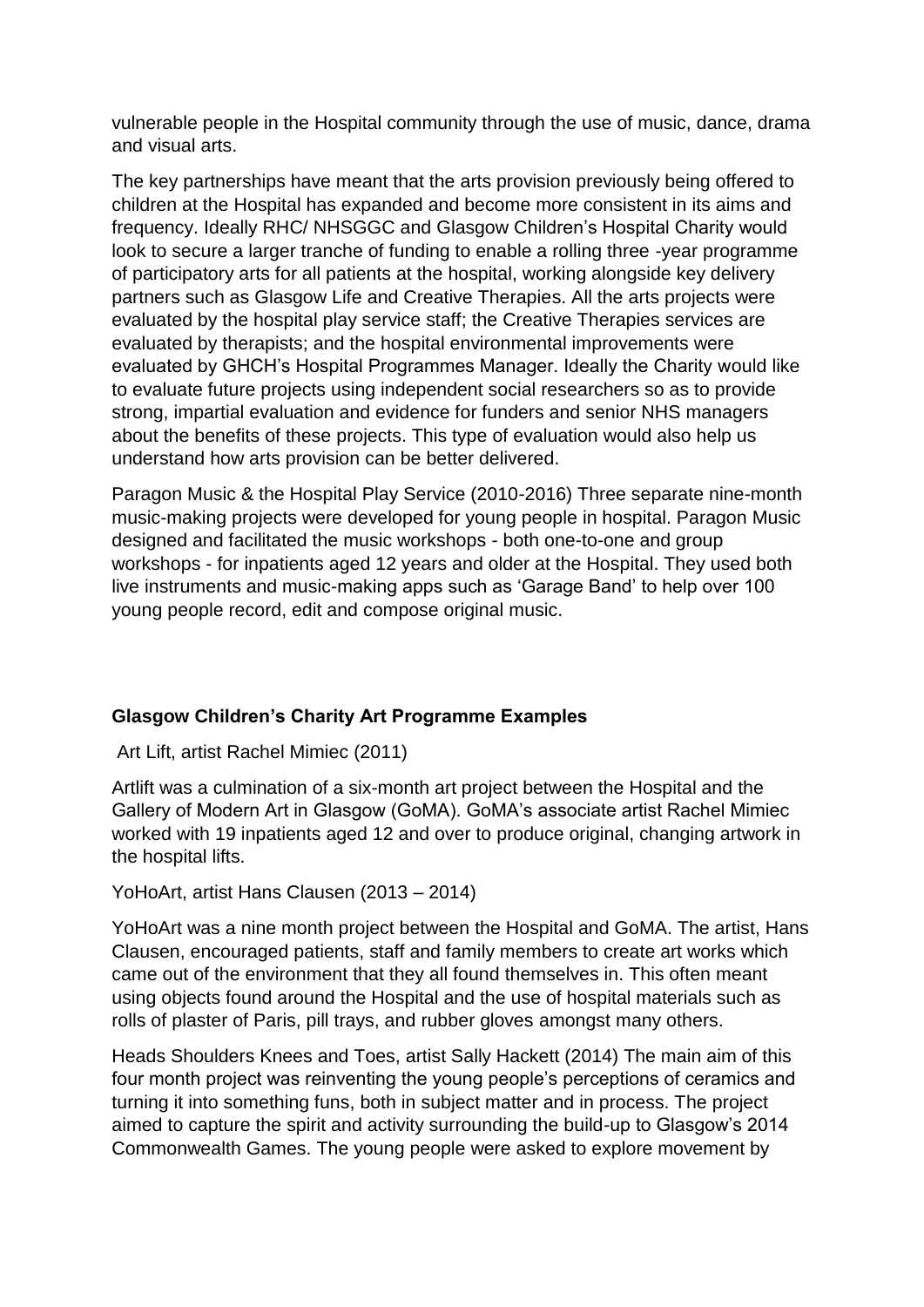trying to create a ceramic that is in itself moveable – be it hinge in an arm or a puppet style invention. Other Projects:

High Hopes - A Rooftop Garden Youth Arts Project & the Hospital Play Service

A participatory arts project to help increase interest in the hospital's rooftop garden and to empower adolescent inpatients to creatively improve the hospital environment themselves. Running over 2018/19 the project will enable 50 patients to work with musicians, animators and artists to create original work.

#### **Art in the Gart**

#### **Art in the Gart: Art in Acute Community and Mental Health Partnership**

The Art in the Gart programme is rooted in the Gartnavel Royal Psychiatric Hospital tradition of using meaningful activity to support mental health and wellbeing; creative and productive activities which support mental health recovery. This Art in the Gart programme is underpinned by a collaborative ethos; where volunteers/Third Sector offer patients, their visitors and clinical staff, the opportunity to join in casual engagement activity and socialising. The activities are identified in conversation with a patient, family member or Gartnavel Royal staff about an individual's interests, hobbies or passions when not in hospital. This information leads to the development of patient centred activity that runs while the person is in hospital and in most cases long after s/he has left hospital as a legacy for others. Activities include:

• board games, book clubs, creative writing, music and arts workshops , arts exhibition, music and theatre performing opportunities, film production and Animation

- The Over the Wall Annual Music and Art Festival The Art in the Gart Gallery Space
- The Gartnavel Royal Art Collection Therapeutic Theatre
- The Growing Spaces Garden and Outdoor Sessions (see overleaf)
- bird watching, therapet visits

People are at the heart of the Art in the Gart programme. Harnessing the potential of patients, carers, staff, Third Sector organisations and the general public to share interests and motivations to help aid patient recovery. Over the years Art in the Gart has built many partners: Diversity of partners: Third sector, individual artists, corporate organisations carers, volunteers and neighbours have brought a wide range of skills and interests into the patient environment into the ward setting and in the public spaces across the hospital. The programme is connected to what is happening across the wider geographic area the cultural life of the city: The Scottish Mental Health Arts Festival, Glasgow Jazz festival, West End Festival, Aye Write and the Merchant City Festival The Green Exercise Partnership (GEP) of the Forestry Commission Scotland, Scottish Natural Heritage and NHS Scotland have reinstallaled historically important greenspaces, now known as The Growing Spaces of Art in the Gart; multi-purpose spaces for quiet reflection, tranquillity, distraction and physical activity for anyone using any of the services on site. The relationship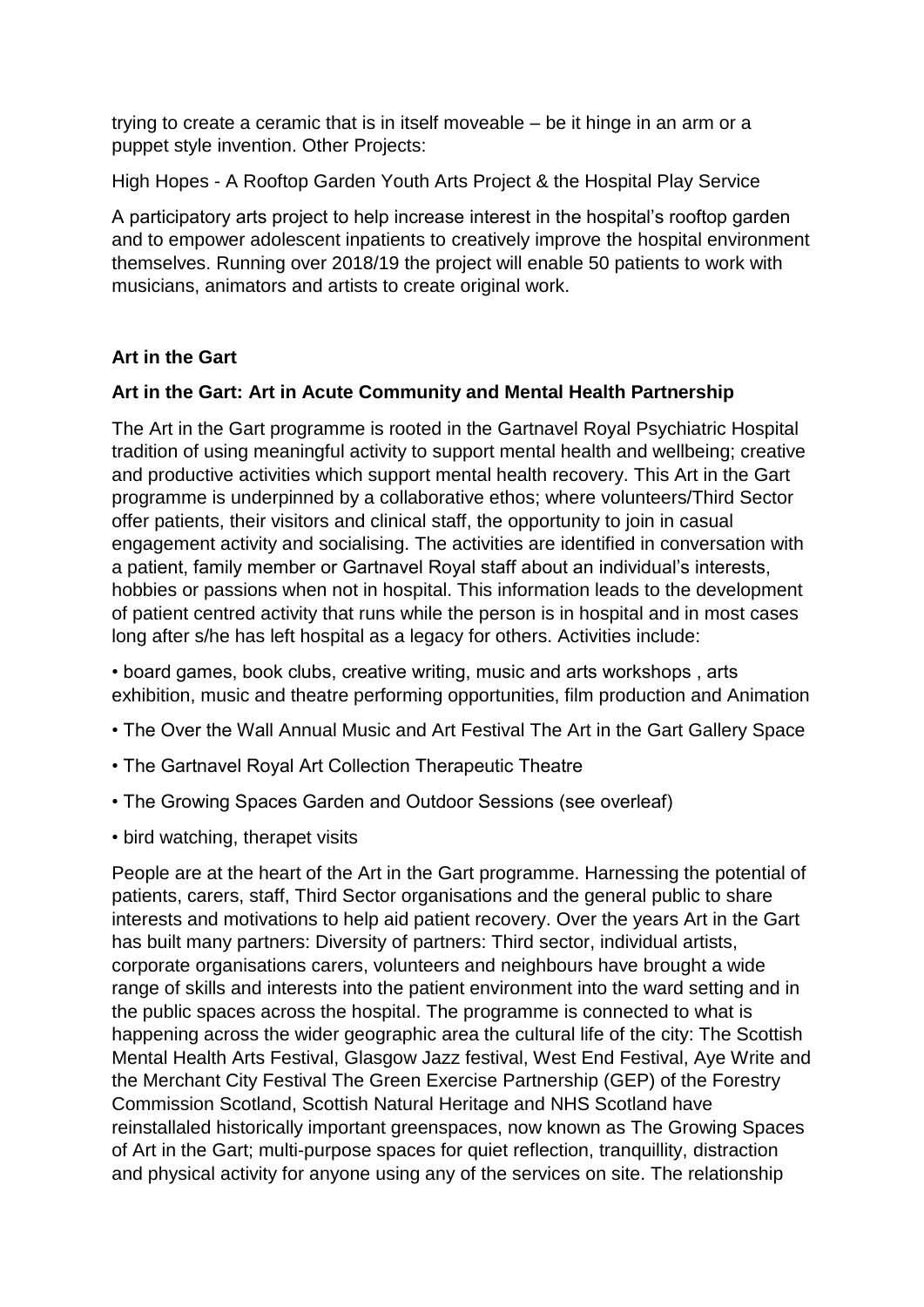with GEP enabled Art in the Gart to engage with Trust Conservation Volunteers TCV, who now host a gardener onsite to deliver outdoor activities with a range of groups across the campus and in psychiatric ward gardens. Art in the Gart is working with TCV and the Gartnavel Royal Auxiliary to find sustainable ways for funding these activities. The role of Health Improvement teams in the early stages of the development of the Growing Spaces cannot be underestimated and this relationship continues to offer a range of opportunities for patients the general public.

An example being participation of neighbours and the general public in musical performances open to all, bringing people together regardless of diagnosis to reduce stigma and connect with the cultural life of the neighbourhood and city. Collaboration with hospital staff helps the programme stay relevant from a clinical perspective keeping boundaries respected and risk minimised. The programme is led by A Voluntary Services Manager (arts and sits within the Gartnavel Royal Activity Group with allied health professionals: Occupational Therapy, Physiotherapy and Dietetics, clinical ward staff, volunteer services and the Mental Health Network. This set up provides governance and quality assurance. The Art in the Gart approach is safe and person-centred and counts on the expertise of all involved in the planning and delivery of activities helping people to socialise, improve their communication skills and increase confidence.

#### **Additional info:**

# **Therapeutic Design and Art in the Healing Environment: Capital Modernisation Programme**

The aim of this programme is to modernise health care services and improve health through innovative and cost-effective approaches to person-centred design and planning. The Health Improvement strategic post has made a notable contribution since 2005 in an advisory and policy-making capacity contributing to NHSGGC's successful delivery of this strand of work. The post ensures there is development and delivery of art, art engagement and integrated Therapeutic Design, Art and Healthy Environment Strategies within all new capital projects, in line with the NHSGGC Design Action Plan (2008)

Strategies have been successfully delivered in new Acute Hospitals, new Community and Mental Health and Social Care Partnership Centres and specialist service Capital developments. The programme ensures set up of arts and health networks to oversee delivery in context, of bespoke strategies. The strategies work to support functionality: way-finding; patient dignity, distraction and personalisation through human scale design and arts participation; bringing a socially engaged arts and community engagement culture into the planning process of each healthcare environment which is about Place Making connecting with, celebrating and supporting the culture and socio economic infrastructure of the local area, and the development of neighbouring green spaces. The programme supports the inclusion of art at all stages of the Capital development process including support to arts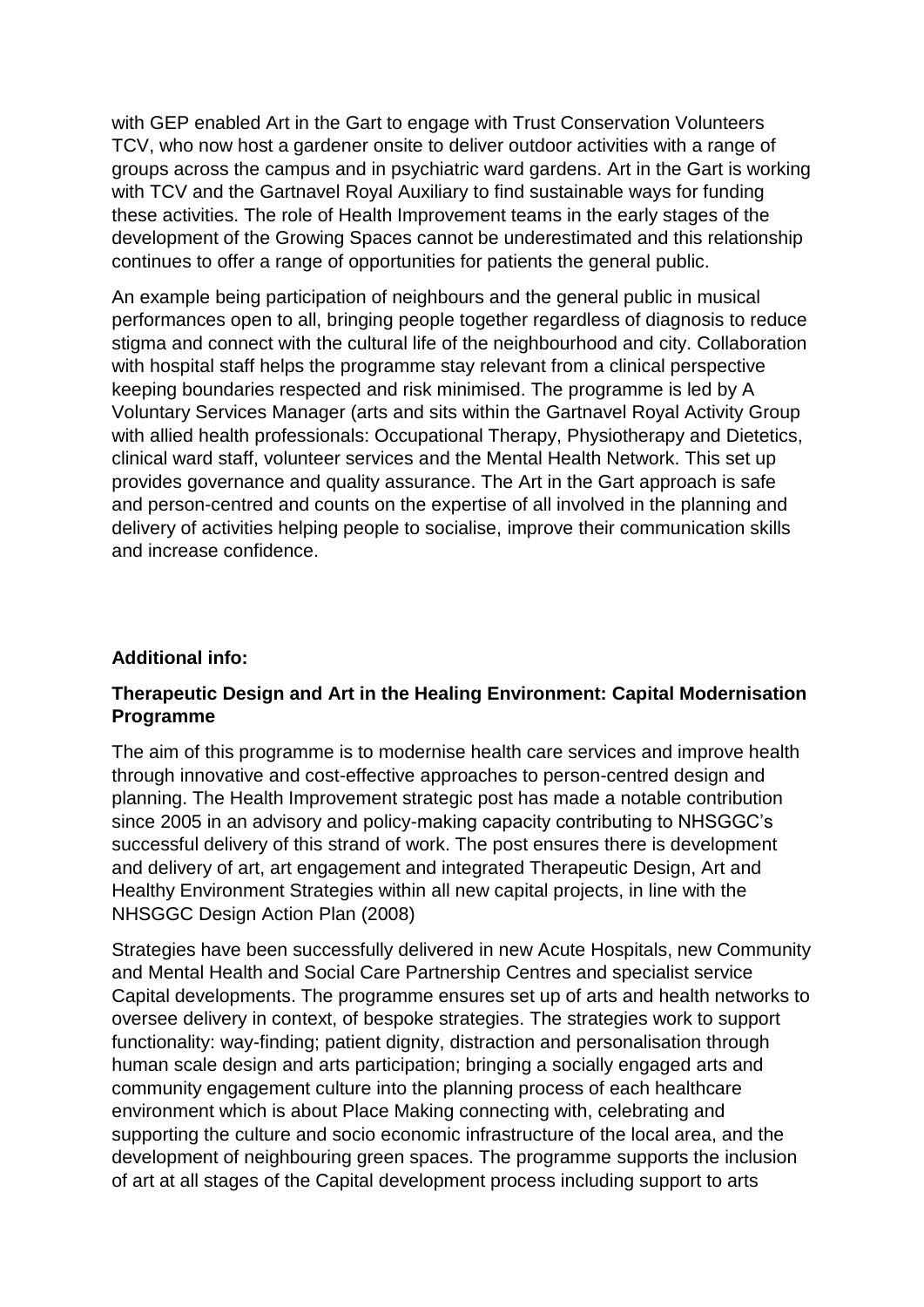commissioning post-building occupancy, the set up of partnerships to support longerterm arts activity and ongoing animation of healthcare public spaces through the exhibitions and musical events programmes.

This programme responds to the 2011 version of BREEAM criteria which requires that arts coordination capacity is established and an art policy and an art strategy has been prepared for the development at the feasibility/design brief stage and endorsed by the senior management and addresses the following:

- Enhances the healthcare environment
- Builds relationships with the local community
- Builds relationships with patients and their families

• Relieves patient and family anxiety by contributing to treatment or recovery areas post operative areas, paediatric or in patient care units etc

• Greening the healthcare environment with inclusion of living plants (where appropriate)

• Training and generation of creative opportunities for staff

Key objectives of the programme include:

• Maintain High Level Influence around the strategic integration of art and therapeutic design concepts into Building Design delivering to Health Department

Letter (HDL 58) requirement 'A policy on Design Quality for NHS Scotland' standards and the NHSGGC Design Action Plan.

• Provide specialist advice, capacity building and training to the arts and health sector, partners to ensure this approach is understood and service improvements are made.

• Set up cross sector groups and work in context to ensure new developments are meaningful, appropriate and sustainable.

• Oversee all art sector recruitment, contracting orientation and supervision to ensure effective organisation, service improvement, arts development and delivery is achieved.

• Ensure that all forthcoming new capital builds, services and refurbishments in Acute Hospitals, Community Health and Social Care Centres and In Patient Mental Health Units include art strategies

• Build strategic partnerships and funder support

A 'percentage for art scheme' has been the basis of its current business model for the work. From 2005 - 2015 this principle has been applied by NHSGGC in its Capital Planning. The arts and health programme has secured a total capital budget of £1,816,000 towards development and delivery of therapeutic design and art in hospitals and health centres across Glasgow This NHSGGC capital investment has enabled the additional leveraging of a further £800,000 cash and £86,000 of in-kind